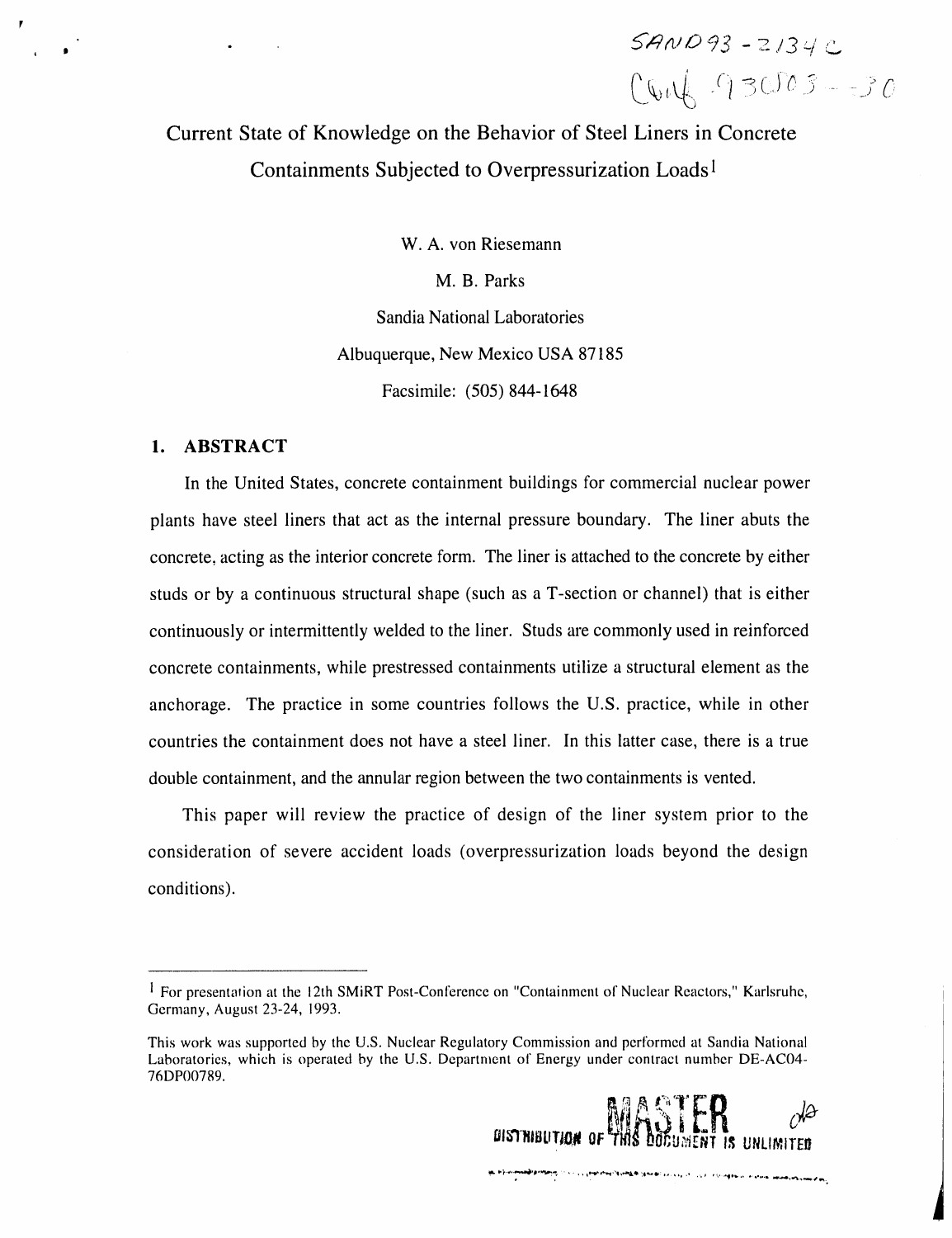An overpressurization test of a l:6-scale reinforced concrete containment at Sandia National Laboratories resulted in a failure mechanism in the liner that was not fully anticipated. Post-test analyses and experiments have been conducted to understand the failure better. This work and the activities that followed the test are reviewed. Areas in which additional research should be conducted are given.

# 2. INTRODUCTION

i

*?*

In most countries, light water reactor (LWR) commercial power plants have a containment building that has a multitude of functions. Among these functions are: It acts as a barrier to external threats, and it contains any fission products that may be released from the primary system. The containment is the so-called "last barrier." The other barriers include the fuel-cladding and the primary pressure system. The containment building may be constructed of steel or concrete (reinforced or prestressed), and it may consist of a double containment system. The outer "containment" may be a shield building, or as is the case in some of the French systems, may be a combination shield and leak barrier.

The attention of this paper is restricted to concrete containments and to the practice in the United States, though much of the material is applicable to containments in other countries. In the U.S., all concrete containments are lined with steel plate that acts as the pressure boundary. In a way, the liner is like a bladder similar to the inner tubes that were used originally in pneumatic automobile and bicycle tires.

The steel liner abuts the concrete, acting as the interior form for the concrete. The liner is "attached" to the concrete by either studs or by a continuous structural shape.

#### 3. SCOPE OF PAPER

The primary purpose of this paper is to assimilate and present the current state of knowledge on the behavior of steel liner systems (that is, the liner and the anchorage), and to suggest areas in which additional work is required. It is also the hope of the authors that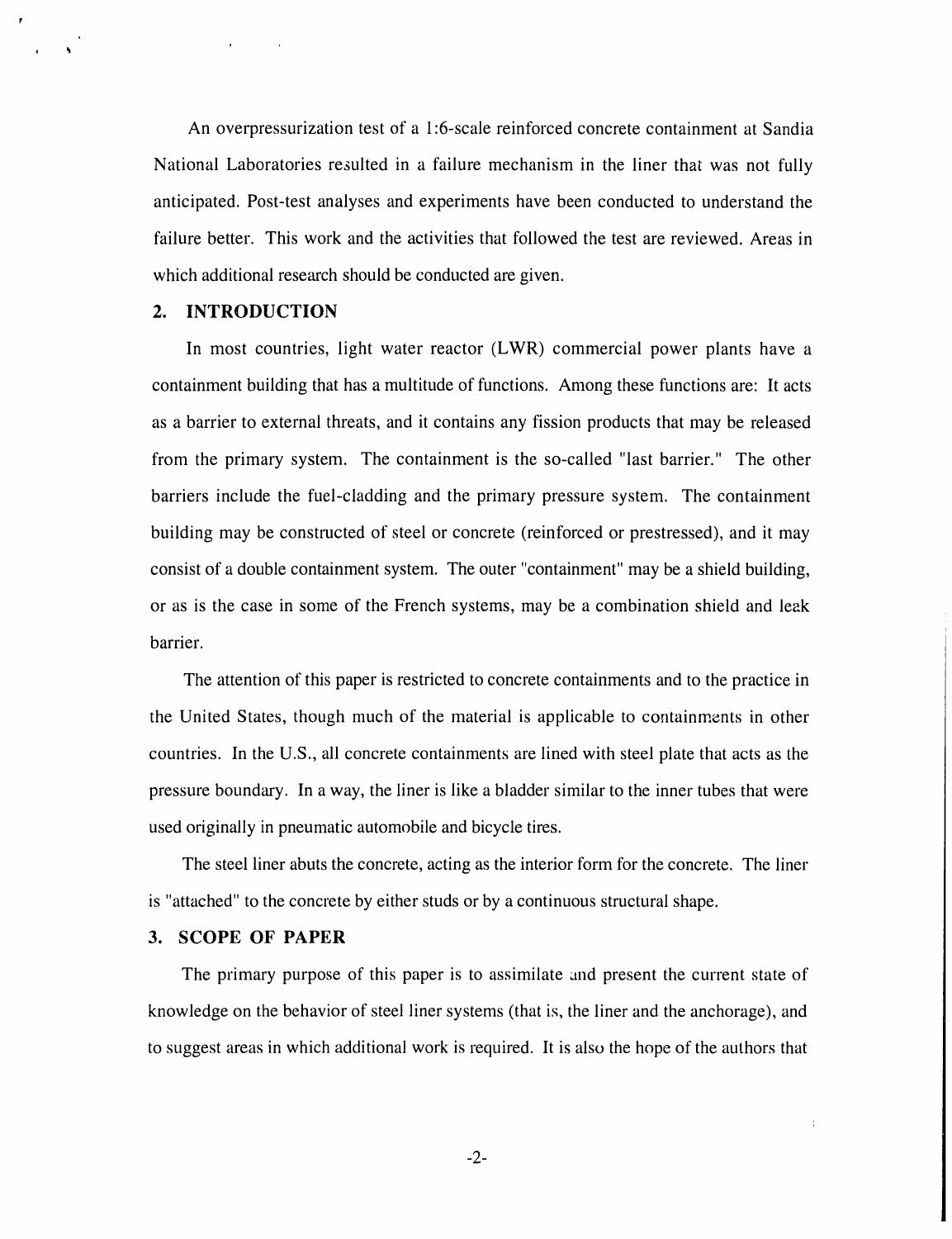this paper will encourage other investigators to come forth and add their knowledge to the subject matter.

The term failure of the containment (or in a broader sense the containment system) is used to describe different phenomena by different authors. The definition used herein is: failure is that point at which the containment system is no longer able to act as a pressure retaining boundary. Hence, failure may be loss of structural capacity*/*integrity or leakage through the mechanical or electrical penetrations, equipment hatches, and personnel air locks (especially those with inflatable seals), or in t**h**e case of concrete containments, failure of the liner to be able to retain pressure. This latter behavior is the focus of this paper.

Since the purpose of this paper is to give a summary, details will in most cases not be given; rather, they can be examined in the references. In addition, only a limited number of references are cited; however, these references contain many additional references. There are a number of reasons for not getting into the details. The primary one is that the authors feel that the global viewpoint should be emphasized. Most papers on the subject matter have addressed a specific topic, but have not discussed how the results apply to the complete understanding of the behavior of the liner system.

The major topics of this paper are:

a) M**id-70**'s - In this time period, there was a considerable amount of work devoted to the design of the liner system, primarily buckling of the liner plate. The loadings considered (pressure and temperature) were the design conditions corresponding to a LOCA (loss-of-coolant accident).

b) E**a***rly 8***0's** - In this time period, separate effects tests on liner behavior were initiated, and the round-robin pre-test analyses of the Sandia 1:6-scale concrete containment test were undertaken.

c) 87 - Present - The investigations since the above test was conducted in 1987.

d) F*uture work* - Topics that the authors feel need additional work.

-3-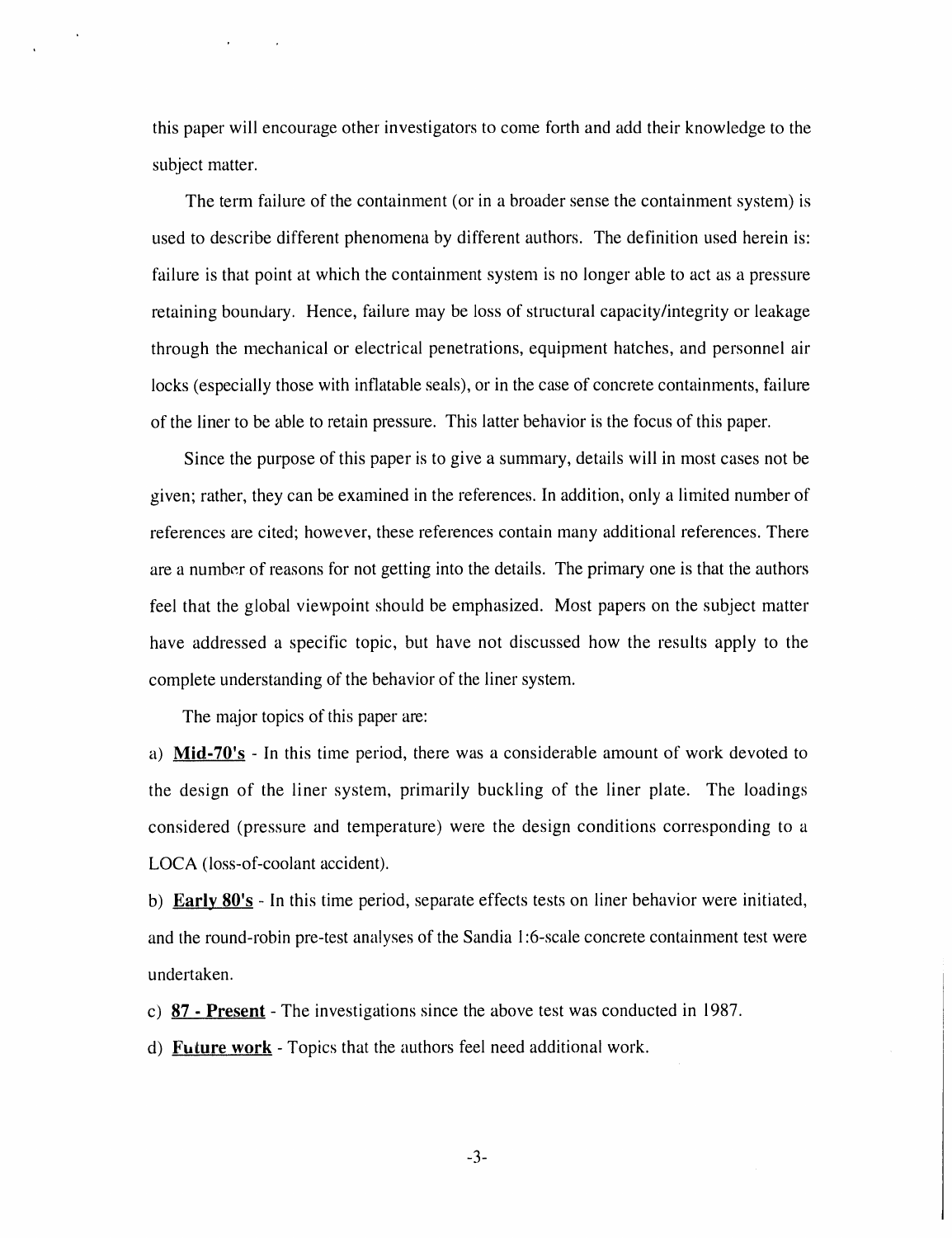# 4. MI**D**-**70**'S

i

The rules for the design of the liner-anchorage system were developed in this t**i**me period and are given in ASME Sect**i**on III, "Rules for Construction **o**f Nuclear Power Plant Components," D**i**visi**o**n 2, "Code f**o**r Concrete React**o**r Vessels and C**o**ntainments," Subsection CC, "Concrete Containments (Prestressed or Reinf**o**rced)." Articles CC-250**0**, -2600, -*2*700, -3600, -3700, -3800, -45**00**, -4600, and -550**0** c**o**ver l**i**ner material, design, fabricat**io**n, and inspection.

The l**i**ner is assigned no strength in the des**i**gn calcu**l**ations. Th**i**s is acceptable for the des**i**gn condit**i**ons of th**i**s time period. However, if higher internal overpressur**i**zation loads are cons**i**dered, the actual structural capacity **o**f the liner must be used t**o** pr**o**perly acc**o**unt for the load distributi**o**n. Depending **o**n the design, the l**i**ner can acc**o**unt f**o**r up t**o** 2**0**% of the hoop strength of the containment.

Before severe accidents became a concern, the maj**o**r loads that were considered were: loads occurring during fabricati**o**n of the liner and placement **o**f the concrete, LOCA l**o**ads (pressurization and thermal), and local l**o**ads due to the failure of an internal steam line (commonly called the jet-impingement load). These loads could cause buckling (globa**l** or local) of the liner, and many papers were written during this time period **o**n th**i**s topic. At the Indian Point PWR, a steam line did break, and the liner did buckle without causing any tears in the liner.

To add some perspective to these studies and statements, the liner plate is typically between 1/4- and 3/8-inch (6- to 10-mm) thick, and is fabricated from a mild steel, such as ASTM A-516, with large ductility (on the order of 30% elongation). The diameters of the containments are in the 100-foot (3**0**-m) range, which means that the R*/*t ratio for the liner is on the order of 3000-5000. The design pressures for the concrete pressurized water reactor (PWR) containments range from 40 to 60 psig (0.28 to 0.41 MPa). The design temperature is about 350°F (175°C). The leak rate requirements for the liner are very stringent, and early efforts were directed toward detection methods for locating leakage

-4-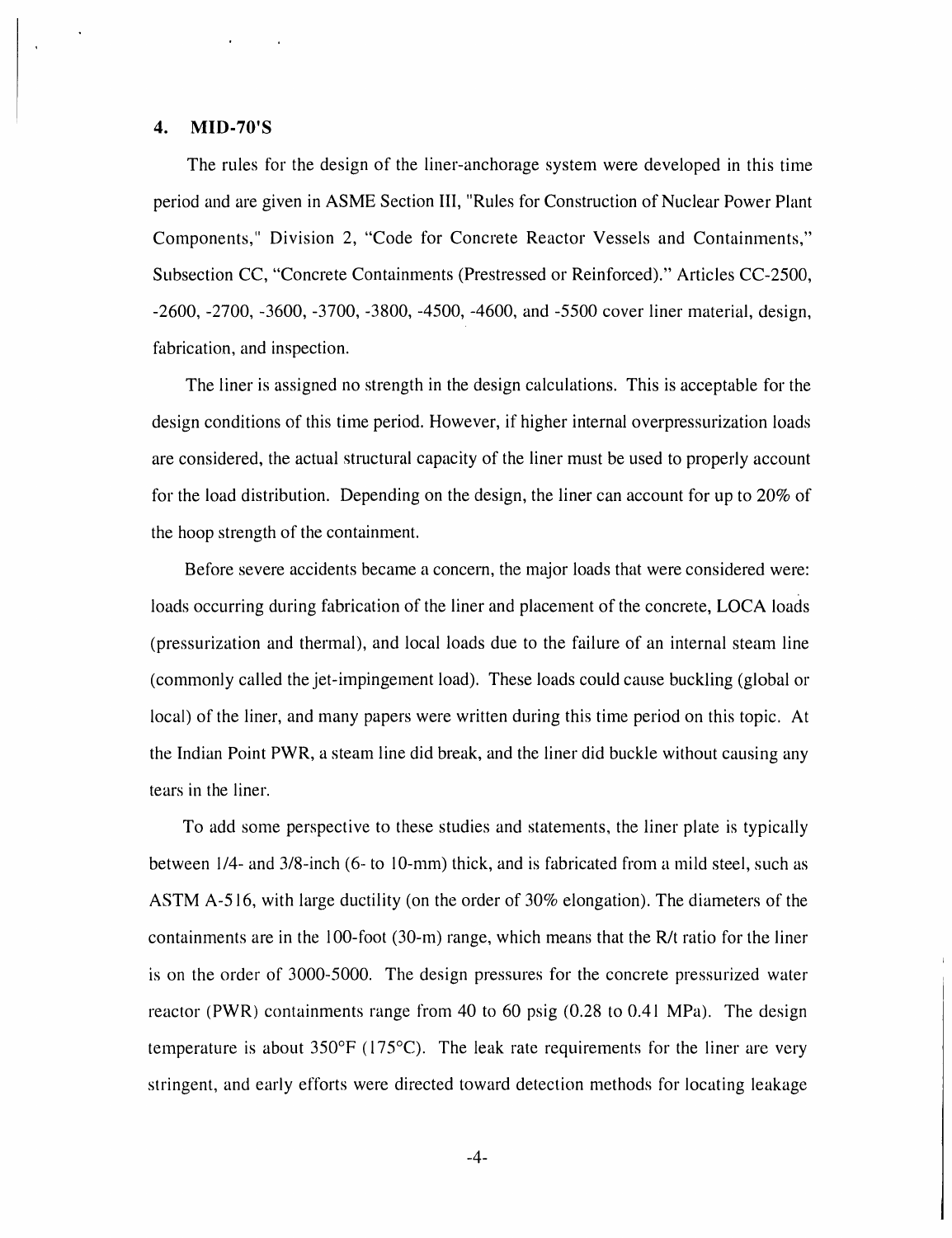points during leak testing. The design specifications for most plants allow a leakage area that is only slightly larger than the size of the period at the end of this sentence.

Also during this time period, tests were conducted on prestressed concrete reactor vessels, primarily in the United Kingdom, that have a much higher design pressure and R*/*t ratio (for both liner and wall thickness). Some tests included liners. However, the results could only be used qualitatively for LWR containments.

Reference I contains a concise statement on the buckling of the liner: "ASME Section III, Division 2 permits liner buckling, but requires that liner-liner anchorage system analyses be performed in order to predict strains in the liner (membrane and flexural) and displacements of the anchorage system. The resulting liner strains and anchor displacements are required to be within Code allowables. These criteria preclude a liner failure or progressive anchor failure."

In essence, the design of the liner/anchorage system was based on the philosophy that the liner must be anchored to the concrete, buckling strains and deformations shall be limited, and that the anchorage should fail without tearing the liner. There were simple shear tests conducted on the liner-stud-concrete to show that the stud failed before tearing t**i**le liner. There was also a simple "hammer test," in which the stud was hit a glancing blow by a hammer to show that the liner did not tear, but rather that the stud bent over.

Some representative papers from this time period are References 2-9.

#### 5. EARLY 8**0**'s (to 1987)

The accident at the Three Mile Island (TMI) nuclear power plant on March 28, 1979, was the beginning of a new time period for questions on containment performance, including the potential containment pressure and temperature levels in a severe accident. Because of the TMI accident, there has been worldwide attention on severe accidents and on the behavior of containments during these events. In actuality, there was some research on "severe accidents" before TMI, but it is fair to say that TMI focused the research.

-5-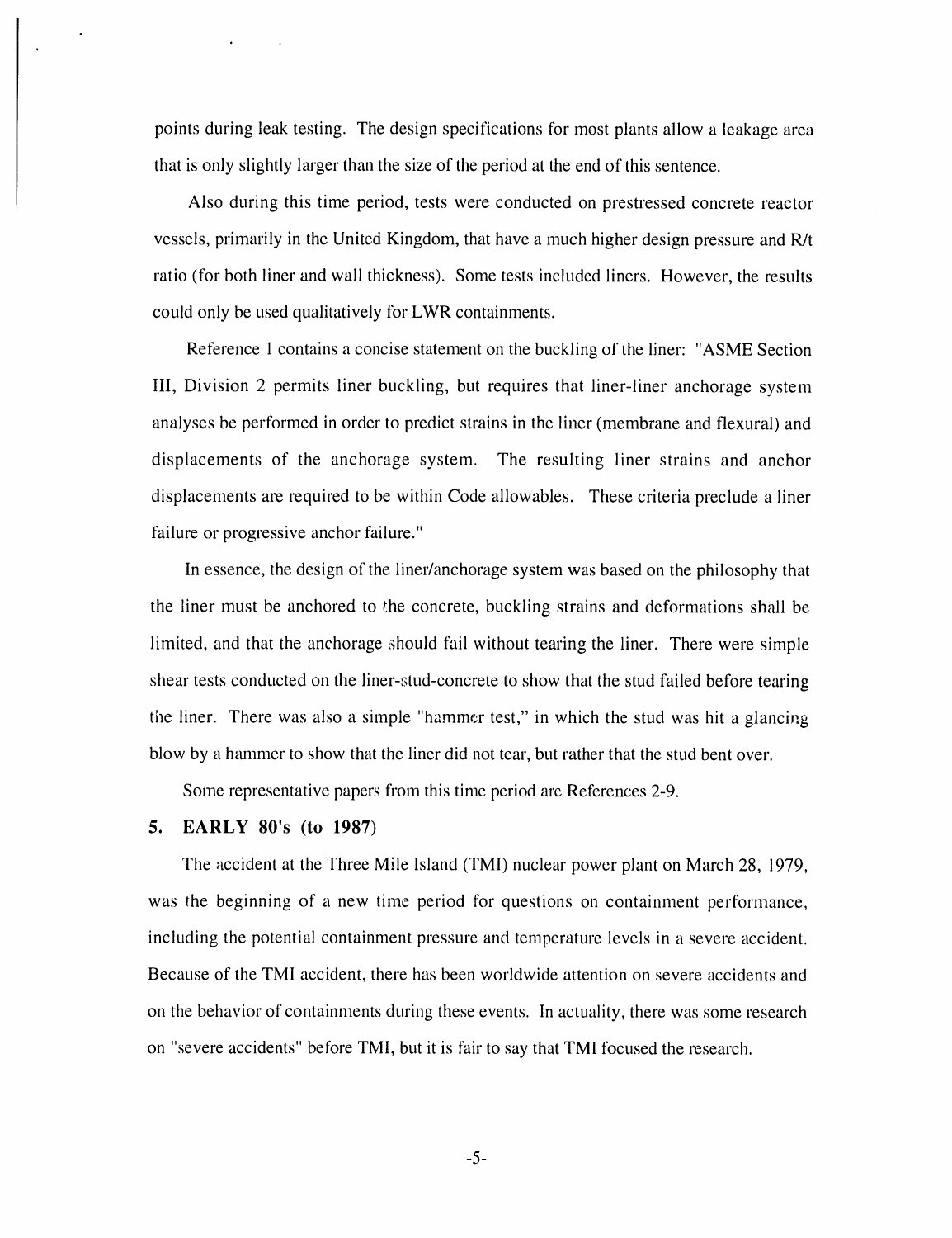In 1982, the U.S.Nuclear Regulatory Commission began the "Containment Integrity Program" at Sandia; Reference I0 gives a recent summary of the activities of this program. The work on the reinforced concrete (RC) containment model is particularly applicable to this paper.

A l:6-scale model of a typical U.S. reinforced concrete containment was designed, constructed, and tested under pneumatic internal pressurization in July 1987 (Ref. 11). The design and fabrication followed the ASME Code as closely as possible.

While the round-robin pretest analyses (Ref. 12) concentrated on the overall structural behavior, many of the analysts (10 organizations took part in the full exercise) felt that failure may occur due to liner failure. The introduction to the pretest report (Ref. 12, which was issued before the test) contained the following sentence on page 6: "The possibility of local liner failure is recognized as a major uncertainty in the analysis by nearly everyone." However, because of time and money restraints, most organizations did not concentrate on the liner. There was also a false sense of security in that shear tests of the liner-anchorage system, conducted before the pressure test, resulted in shear failure of the studs rather than liner tearing. Also, it was known that the ductility of the liner material was high. In addition, if one evaluates the strain concentration values around the openings, the resulting values are on the order of 3-4, but there was still the feeling that local liner failure was a possibility. In part, this was due to results of tests that were sponsored by the Electric Power Research Institute (EPRI), which are discussed below.

In performing the pretest analyses, assumptions on the strength of the basematcylinder intersection had to be made. As it turned out, the strength was underestimated. This is not too surprising, since design codes are known to be conservative, but the degree of conservatism is not known. However, the point that should be recognized is that, because of this assumption, the liner in this region was predicted to be a likely failure area. In other words, liner behavior is dependent on the behavior of the entire structure, and any uncertainty will affect the ability to predict liner tearing.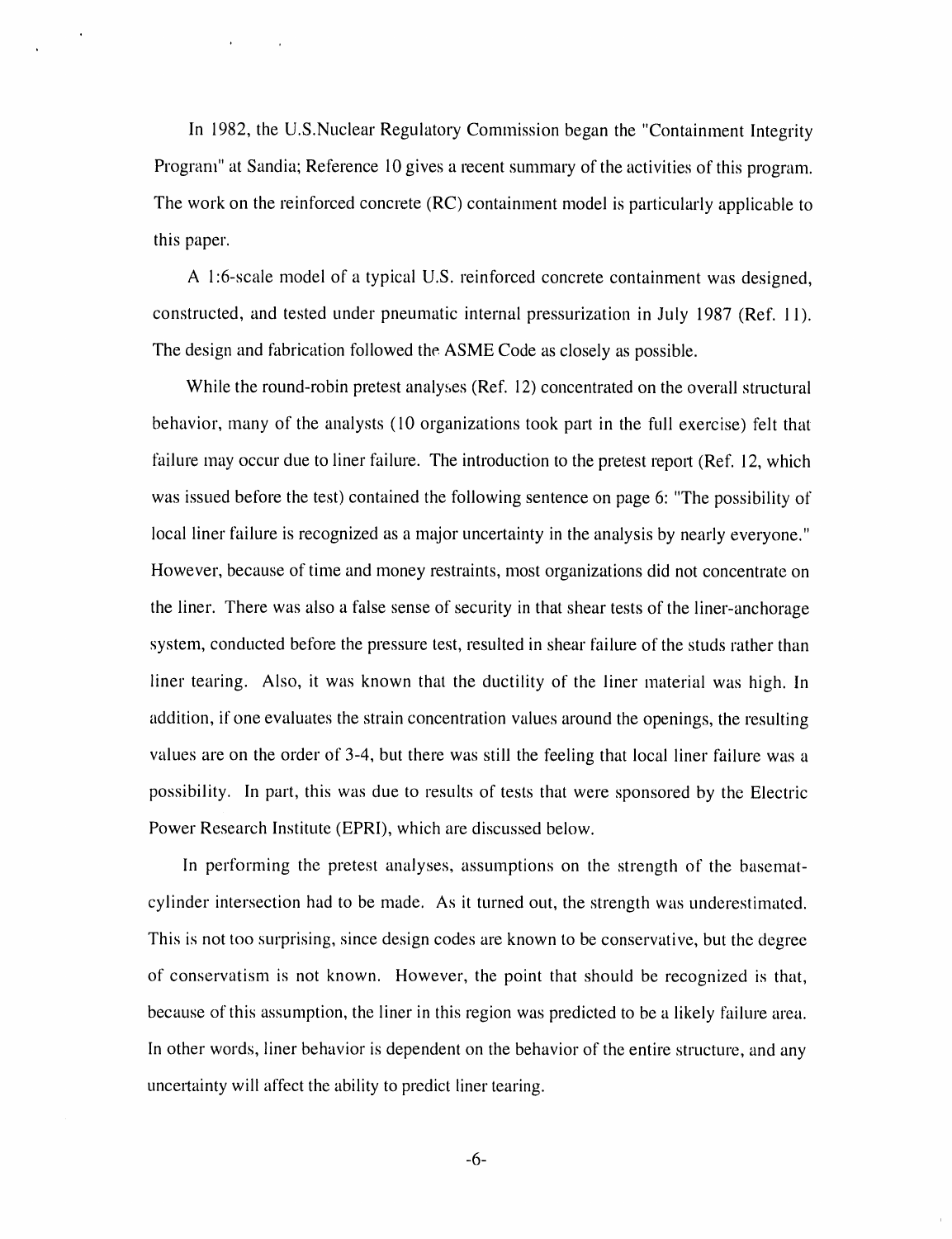The result of the l:6-scale test, in brief, was failure (excessive leakage) of the containment caused by several tears of the liner at mid-height near or at the penetrations. The major tear was next to the thickened insert plate near the "steam lines." There were also tears in the sloping section of the liner at one of the equipment hatches. The thickened portion of the concrete wall for this hatch was symmetric about the center line; therefore, there is a sloping surface on the inside. The leakage at the time the test was terminated was approximately 5000% mass*/*day (4000 standard cubic feet per minute). Complete test results are given in Reference 13. Of importance is that the failure did not occur in any heat affected zones caused by welding, and also, due to the number of tears, the failure was not caused by any problems in workmanship.

"As the model was pressurized, the walls moved radially outward and were stretched in the hoop direction. Because the insert plate is thicker, it tends to stretch much less that the thinner liner. The hoop reinforcement is continuous through this region, so it stretches uniformly. As a result, there is a natural 'slippage' between the liner and the concrete wall. The studs, which are imbedded in the concrete, want to follow the motion of the concrete wall. However, because the base of the studs is welded to the liner, the studs resist this slippage and by doing so impose a local 'point' load on the liner at their base. It is believed that this additional liner load caused by the studs is the main reason for the..." major liner tear at this location (Ref. 14).

When it was determined that the model would not be re-pressurized, portions of the liner were removed mechanically to observe the studs and concrete (Ref. 15).

Before and during the Sandia activity on the 1:6-scale model, EPRI sponsored a series of experiments at Construction Technology Laboratories (CTL) and analyses at ANATECH. In contrast to the Sandia test, which was a scale model of the complete containment, the EPRI work, which is complementary to the NRC-sponsored work, followed the philosophy of testing either full-size or nearly full-size flat panels that represent parts of the containment wall. It should be noted that both methods (full-size

-7-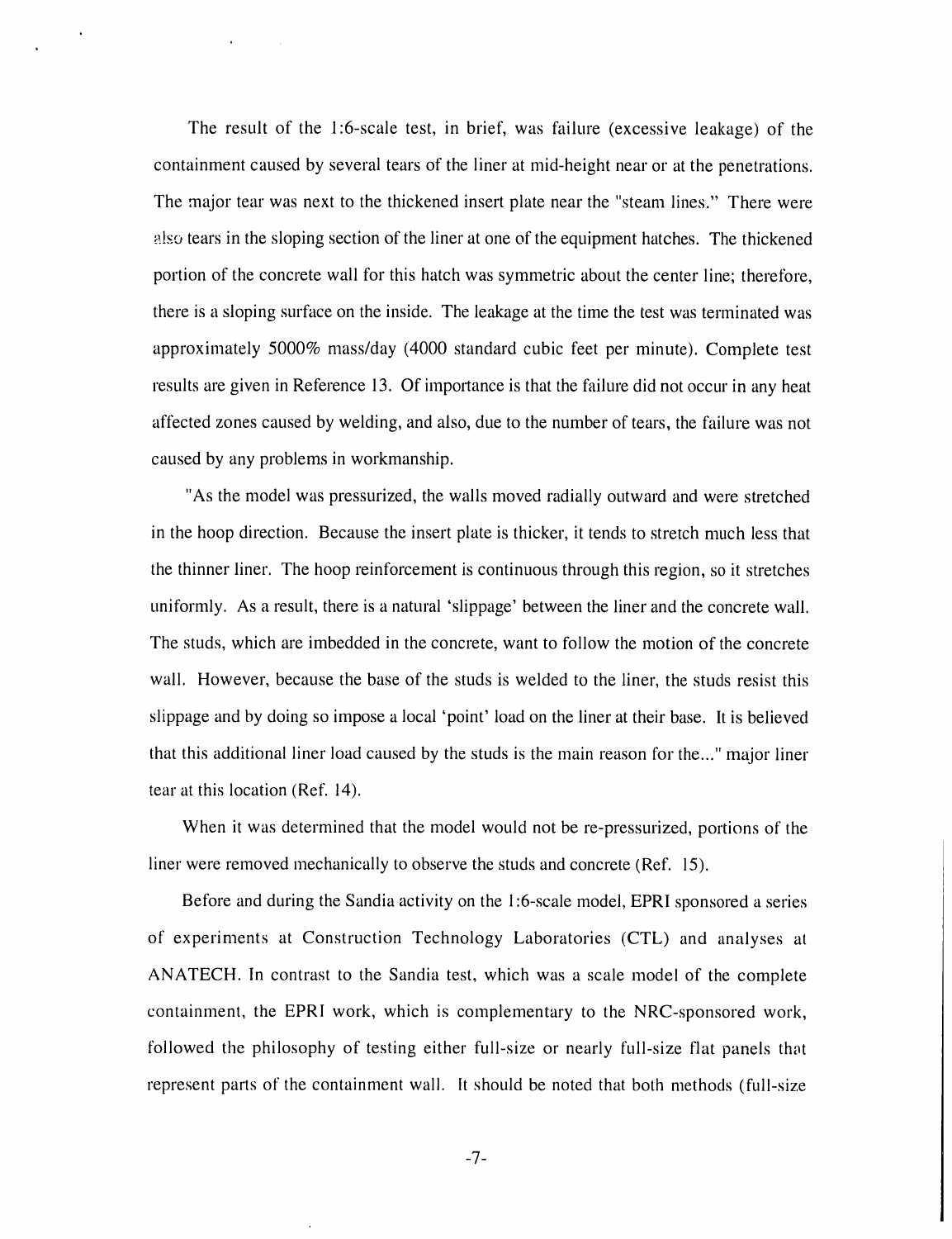por**t**ions vs. models) have limitations. In the former, there is the concern about boundary conditions, while in the latter, there are similitude concerns. The EPRI-sponsored tests were conducted in a special testing frame constructed at CTL. The dominant mode of failure in these tests was liner failure. The first phase of the program was conducted in 1982-83 on simple biaxial slabs and liners (Ref. 16). Many reports have been issued on the EPRI work; Reference 17 is the most recent report. The analytical work, combined with insights from the experimental work, showed the importance of the behavior of liner tearing as a possible source of containment failure.

#### 6**. 87 - PRESENT**

r

I

The next time period begins after the results of the 1:6**-**scale containment test were interpreted. The examination of the major tear showed that the tear followed the first row of studs adjacent to the thickened insert plate. Analyses of this region were conducted by a number of groups (SNL, EPRI, CEA, NII, ENEA, AEA, and GRS)<sup>1</sup> as part of the posttest evaluations. Models were employed with varying complexity and a diverse array of approaches with significant differences in the mathematical model details, including so*m*e limited three**-**dimensional models. "Yet, despite the broad differences in the analytical approaches, there are many similarities" (Ref. 18).

As stated befo*r*e, "the insert plates used around penetrations by themselves cause local strain concentrations two to four times the free field strain" (Ref. 18). However, this is not sufficient to cause a tear in the liner.

The additional feature is the studs imposing significant loads to the liner due to the slippage at the insert plate, as discussed above. With the studs modeled, SNL, C**E**A, and GRS calculated liner strain concentrations of ten or more times the free field strain near the maximum test pressure. GRS considered several different models for liner tearing,

<sup>&</sup>lt;sup>1</sup>CEA = Commissariate a L'Ènergie Atomique, France; NII = Health & Safety Executive, Nuclear Installations Inspectorate, Uni**t**ed Kingdom; ENEA = Energia Nucleare e deile Energie Alterna**t**ive, Ilaly; AEA = Atomic Energy Authority, U**n**ited Kingdom; and GRS **=** Gesscllschaf**!** f**ti**r Anlangen- und Reaktorsicherheit, Germany.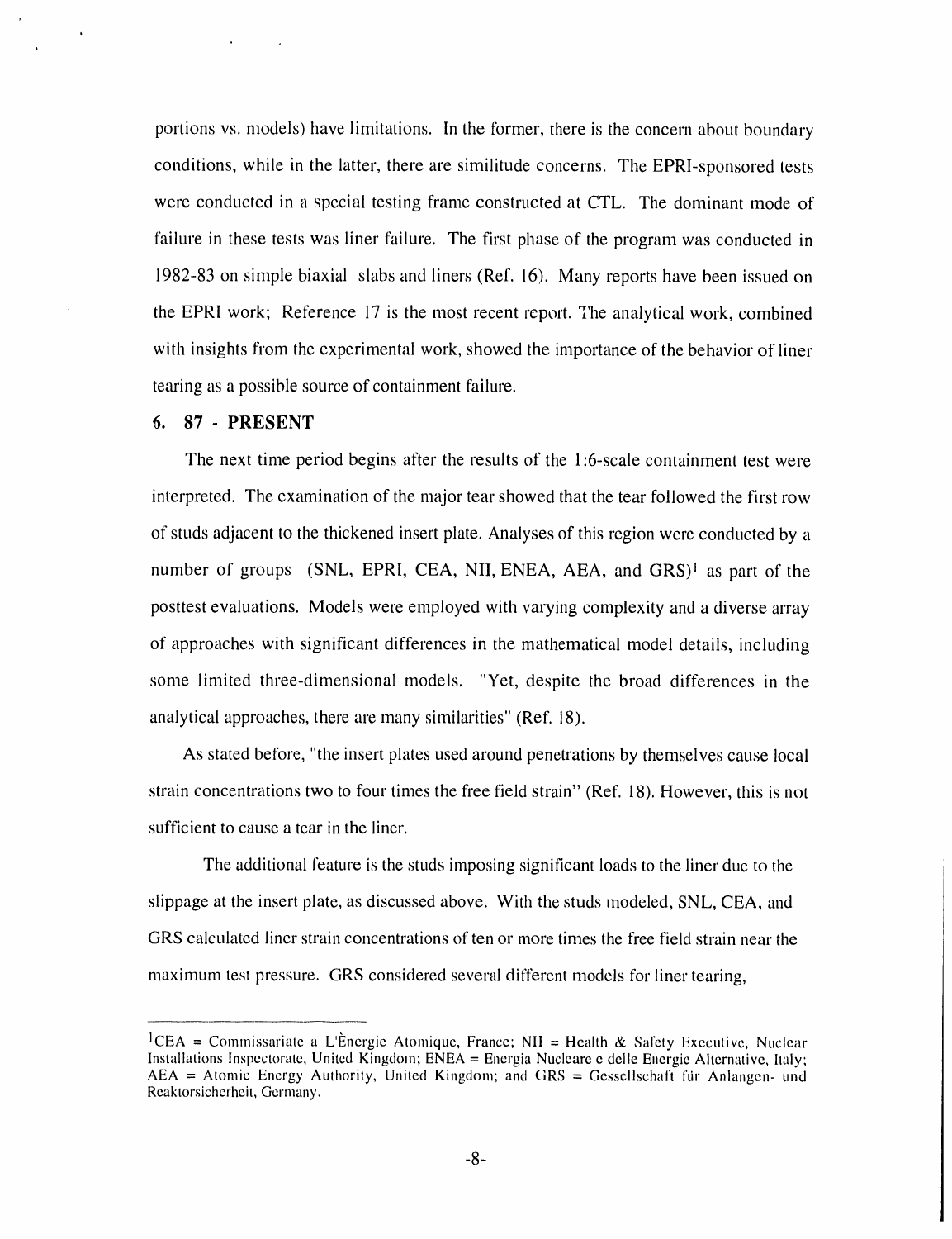including one in which the stud embedment in the concrete was explicitly modeled. CEA performed an interesting sensitivity study; by removing the first row of studs on the nominal thickness liner next to the insert plate, they found that the maximum local strain was reduced by about half. SNL conducted additional calculations to understand the stud ' behavior that provided two interesting conclusions.

,i

- 1. When the liner is not subject to membrane yield loads prior to the application of high stud shear forces*,* the failure mode is expected to be stud failure instead of liner tearing." ... "Liner membrane yield loads, which in an actual containment precede the development of high stud shear loads, must be represented.
- 2. Strains calculated with a plane stress model where the stud shear forces are modeled as point loads can be reasonably interpreted as average strains through the liner thickness..." (Ref. 18)

"To interpret the calculated liner strains*,* SNL*,* EPRI, ENEA, and GRS all adopted the same criterion for evaluating the liner ductility under biaxial loads, which is based on the *D*avis triaxiality factor. ANATECH is credited with the initial use of this criterion to containment liners" (Ref. 13). GRS had previously used it for a steel containment shell.

To further study the parameters that affect liner tearing, uniaxial tests were conducted on a series of models. These specimens were flat panels that represented certain features of the l:6-scale Sandia model. Strain gages and photoelastic coatings were used (Ref. 19). Analyses of these separate effects tests have also been conducted (Ref. 20, 21).

There are several interesting conclusions. In one series of tests, six separatelycontrolled loading specimens were tested, with each test being conducted using a different liner preload. At lower preloads the studs failed, while at higher preloads the liner failed. This explains the false impression that one gathered from the early shear tests in which only the stud failed. Analyses of these tests essentially confirmed the experimental results, except that the calculations are somewhat sensitive to the assumed stud shear strength.

-9-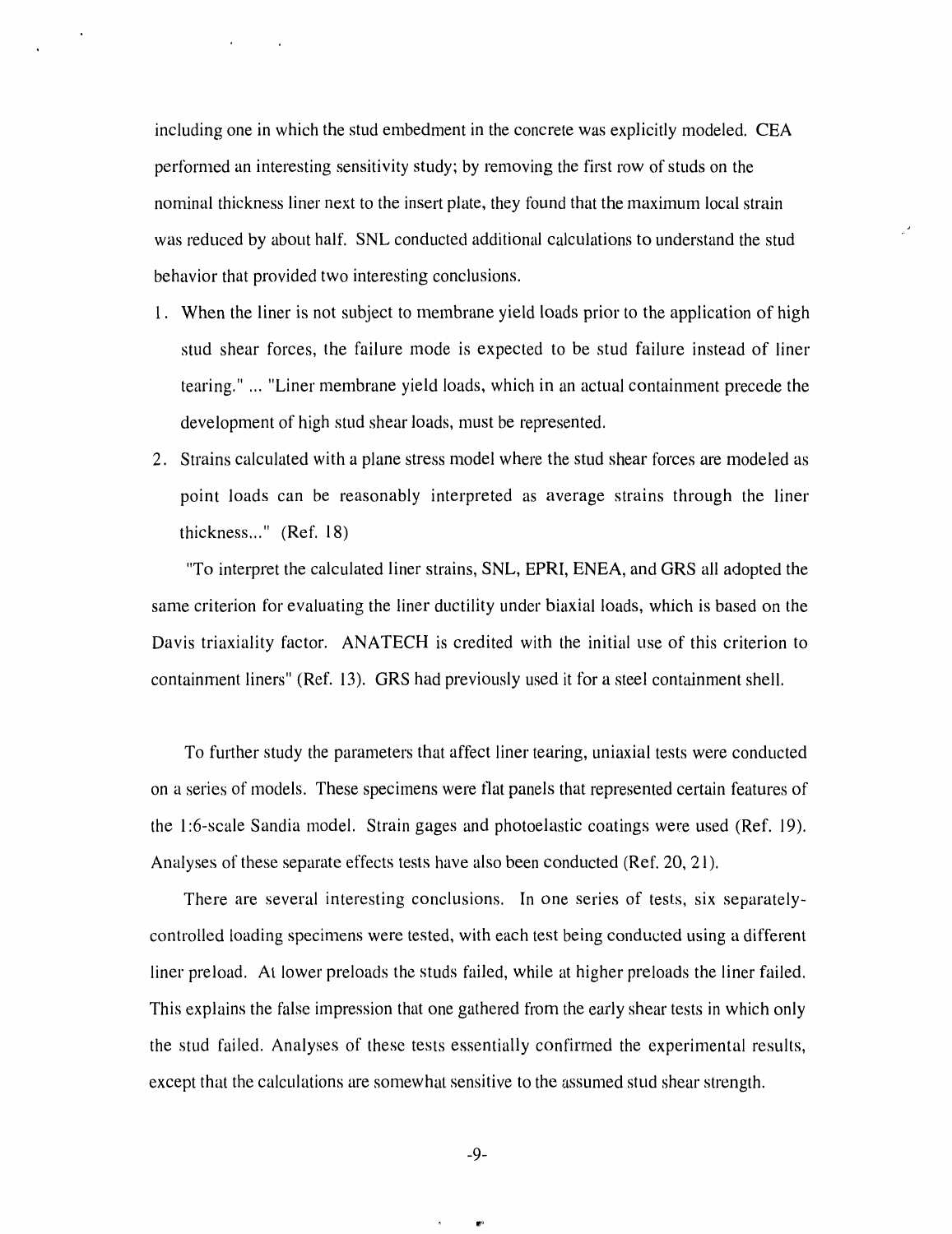Another test series was conducted in which an attempt was made to reproduce the mechanism that caused liner tearing in the l:6-scale containment. The specimen included the liner and insert plate with studs attached, representative reinforcement, and concrete to represent a section through the wall of the l'6-scale containment. Unfortunately, these tests were unsuccessful in replicating the exact behavior that caused the main liner tear in the 1:6-scale containment. Although the liner tore at the same relative location as in the containment model, the amount of elongation required to cause the tear was considerably higher, This difference in behavior is believed to be caused by the lack of lateral restraint to the concrete in the uniaxial specimen after concrete cracking occurs, which allowed the studs to move "out of the way" of the concrete without transferring the full "slip" or shear load to the liner. In the containment model, the concrete is confined in all directions, which leads to more effective shear transfer from the studs to the liner.

Analyses have also been conducted in France on the behavior of a liner in the vicinity of a penetration in a 900 MWe PWR (Ref. 22). The conclusion was that at I0 bar pressure, tears will not occur because of the "low level of plastic deformation." At 12.5 bar (near the ultimate pressure) studs near the insert show "strong plastic deformation." Further study "... seems necessary to get a better insight for evaluating the link between the stud and the liner."

#### 7. FUTURE WORK

Based on an evaluation of the work completed to date, the following topics are candidates for future work. The list is not inclusive, nor in order of priority.

- 1. For liner plates that use stud anchors, the effect of varying the stud spacing, the location of studs near discontinuities, stud strength, and the relative thickness of the insert plate to the nominal liner thickness must be investigated.
- 2. Before and after the upcoming test of a prestressed concrete containment, through a cooperative program between the Nuclear Power Engineering Corporation (NUPEC,),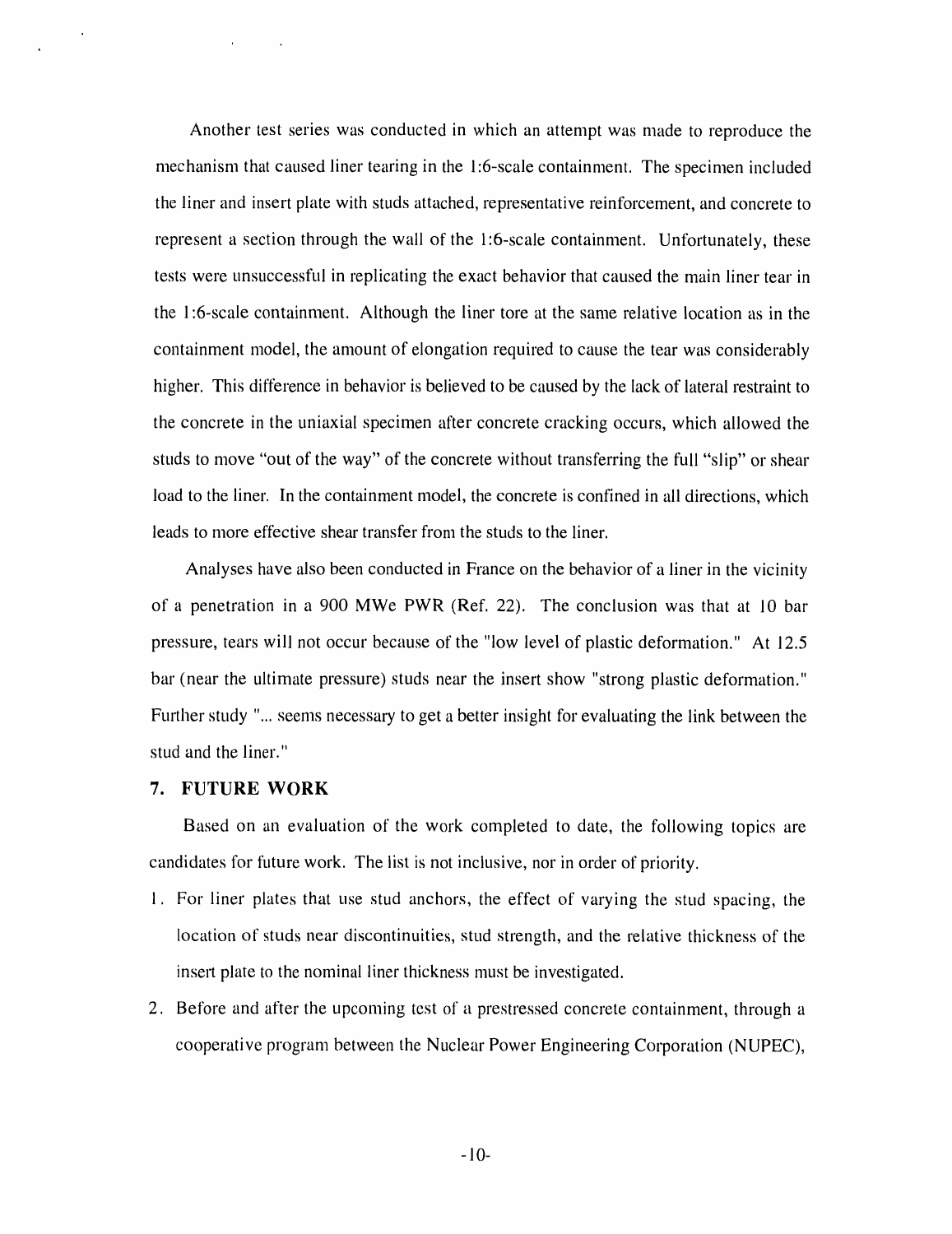the NRC, and Sandia, the behavior of line anchorage should be studied by analysis and by conducting separate effects tests.

- 3. Thermal effects should be studied. There have been at least two thermal tests (EPRI and Japan) of a section of a liner plate, but a verified analytical method still needs to be developed.
- 4. The *A*SME code committee should reexamine the requirements for liner systems. In particular the ultimate behavior of the system should be considered. Spacing between anchors and halting anchorage at some distance from a discontinuity are but a few of the potential areas for investigation.
- 5. The need and reasons for anchorage should be reexamined in today's light.

# ACKNOWLEDGMENTS

, i

This paper is based on the work of many individuals and organizations. The authors would like to acknowledge the work of our many colleagues at Sandia National Laboratories and the leadership and foresight that Dr. James F. Costello of the U.S. Nuclear Regulatory Commission has provided to the Containment Integrity Program at Sandia. We would also like to acknowledge our peer review committee and the work of the people throughout the international community.

## **DIS**C**LAIMER**

Thi**s** repo**r**t **was p**re**par**ed a**s** a**n ac**cou**n**t o**f work s**po**nso**red **by an ag**e**n**cy **of** the **Un**ited **Sta**te**s** Government. Neither the United States G**o**vernment nor any a**g**ency thereof, nor any of their employees, makes any warranty, express or implied**,** or assumes any le**g**al liability or respon**s**ibility for the a**cc**uracy, completeness, or usefulness of any information, ap**p**aratus, produ**c**t, or pro**c**ess disclosed, or represents that its use would not infrin**g**e **p**ri**v**ately owned ri**g**h**t**s. Reference herein to any spe**c**i**fi**c commercial produ**c**t, process, or service by trade name, trademark, manufacturer, or otherwise does not necessarily constitute or imply its endorsement, recommendation, or favorin**g** by the United States Governmen**t** or any a**g**ency thereof. The view**s** and opinion**s** of authors expres**s**ed herein do not neces**s**arily st**a**te or re**fl**ect those of the U**n**i**t**ed S**t**ate**s** Gove**rnm**ent **or** a**ny ag**enc**y th**e**r**eo**f**.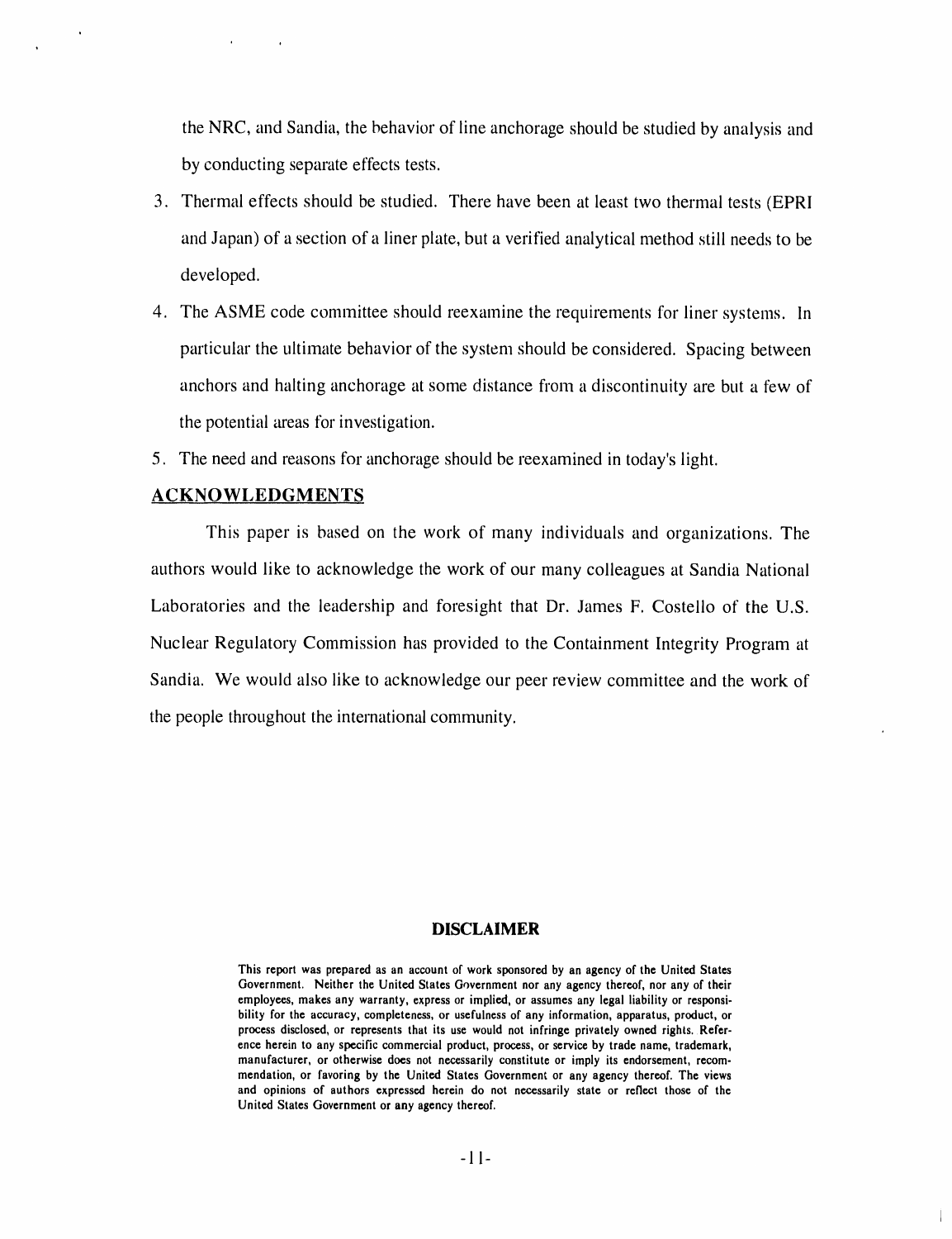#### REFERENCES

- [1] Prepared by: ASCE Nuclear Structures and Materials Committee, Materials and Structural Design Committee, J.J. Uciferro, Chairman "Containment Capability," in: Structural Engineering in Nuclear Facilities, Vol. 2, Proceedings of Conference at North Carolina State University (September 1984) pp. 948-1011, Section 3.0 Concrete Containment Liner, pp. 977-988.
- [2] Report by Bechtel, "Containment Building Liner Plate Design," BC-T*O*P-I, Bechtel Corporation, (1972).
- [3] E.G. Burdette, "Second Interim Report on Liner *A*nchorage Tests," TVA Contract No. TV-37807A, Civil Engineering Branch, Bellefonte Nuclear Plant (September 1974).
- [4] T.P. Kicher and M.J. Schrader, "Design Selection of Patterns and Spacings for Stud *A*nchors Used on Liner Shells," in: Structural Design of Nuclear Plant Facilities, Second ASCE Specialty Conference on New Orleans, Louisiana, USA (December 1975). Vol. I-B, pp. 1366-1409.
- [5] K.P. Buchert, "Structural Performance Predictions for Liner Plates on Nuclear Facilities," in: Structural Engineering in Nuclear Facilities, Proceedings of Conference at North Carolina State University, Raleigh, North Carolina, USA (September 1984) Vol.2, pp. 887-893.
- [6] P.L. Chang-lo, T.E. Johnson, and B.W. Pfeifer, "Containment Liner Plate Anchors and Steel Embedments Test Results," in: SMiRT 4, J5*/*9.
- [7] F. Buchardt and P. Brandl, "Untersuchungen zur Integrität des Liners von Reaktorsicherheitshüllen (Containments) in Stahlbcton- und Spannbetonbauweise," ISSN 0172-7613, Forshungsbericht 69, Bundesanstalt für Materialprüfung (BAM), Berlin (June 1980).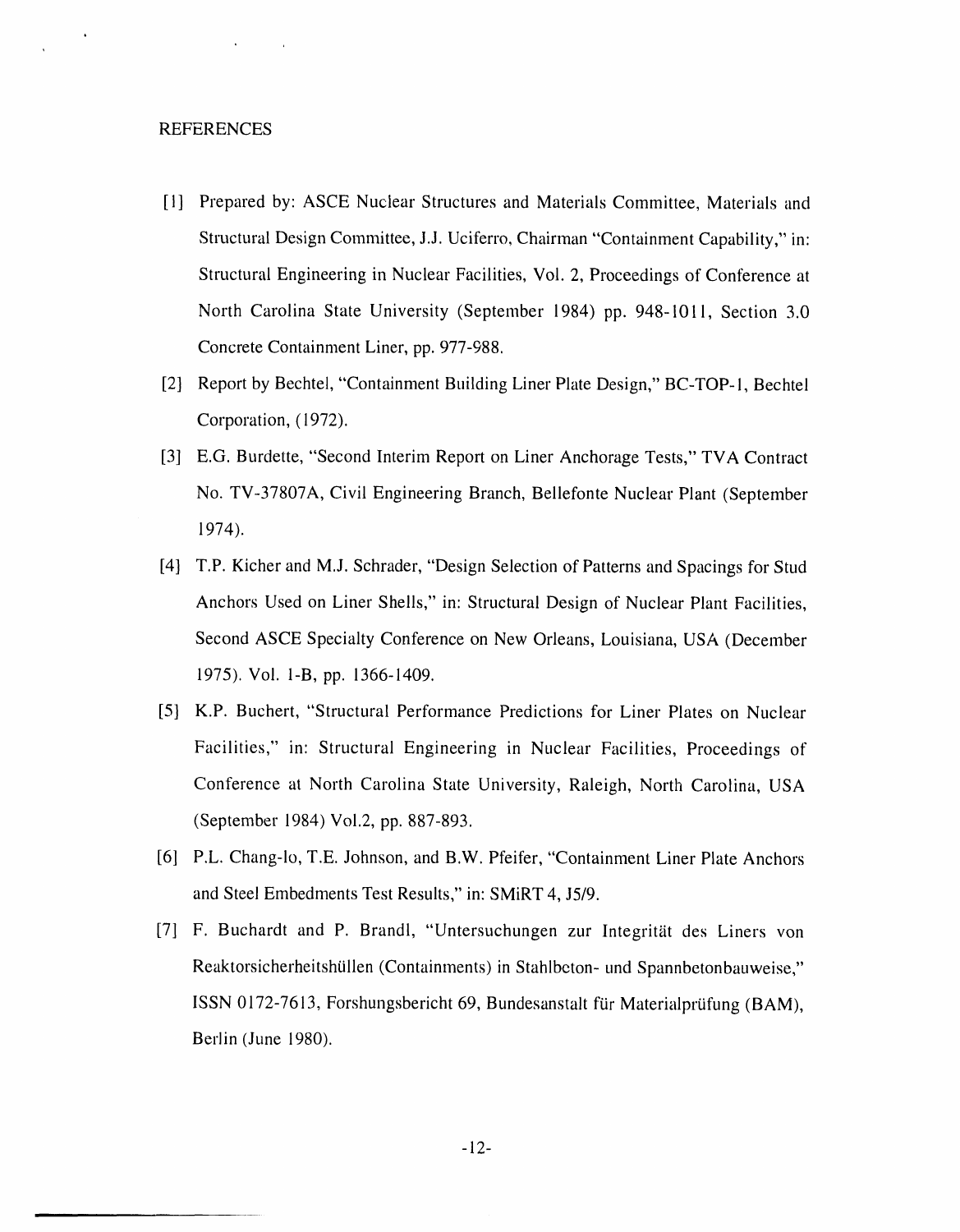- [8] F. Buchardt, and P. Brandl, "A Realistic Structural Analysis of the Integrity of the Liner of Reinforced and Prestressed Concrete Containments," in: SMiRT 5, J3*/*4.
- [9] B.W. Wedellsborg, "Two-Dimensional Nonlinear Analysis of Steel Liner and Anchorage Systems for Post-Tensioned Concrete Containment Buildings," in: SMiRT 6, J6*/*3.
- [10] M.B Parks, et al., "Summary of NRC Sponsored Research on Containment Integrity," in: Smirt 11, SDO 1*/*3.
- [11] D.S. Horschel, "Design, Construction, and Instrumentation of a l:6-Scale Reinforced Concrete Containment Building," NUREG*/*CR-5083, SAND88-0030, Sandia National Laboratories, Albuquerque, NM (August 1988).
- [12] D.B. Clauss, (ed.), "Round-Robin Pretest Analyses of a l:6-Scale Reinforced Concrete Containment Model Subject to Static Internal Overpressurization," NUREG*/*CR-4913, SAND87-0891, Sandia National Laboratories, Albuquerque, NM (April 1987).
- [13] D.S. Horschel, "Experimental Results from Pressure Testing of a l:6-Scale Nuclear Power Plant Containment," NUREG*/*CR-5121, SAND88-0906, Sandia National Laboratories, Albuquerque, NM (January 1992).
- [14] Parks, M.B., et al., "Containment Performance Experiments Under Severe Accident Loadings," Proceedings of the 19th Water Reactor Safety Meeting, Bethesda, MD (October 1991).
- [15] L.D Lambert, "Posttest Destructive Examination of the Steel Liner in a l:6-Scale Reactor Containment Model," NUREG*/*CR-5961, SAND92-1721, Sandia National Laboratories, Albuquerque, NM (February 1993).
- [16] N.W*.* Hanson, J.T.Julien, D.M. Schultz, "Tension Tests of Containment Wall Isolated Liner Plates," in: Structural Engineering in Nuclear Facilities, Vol. 1, pp. 555-573.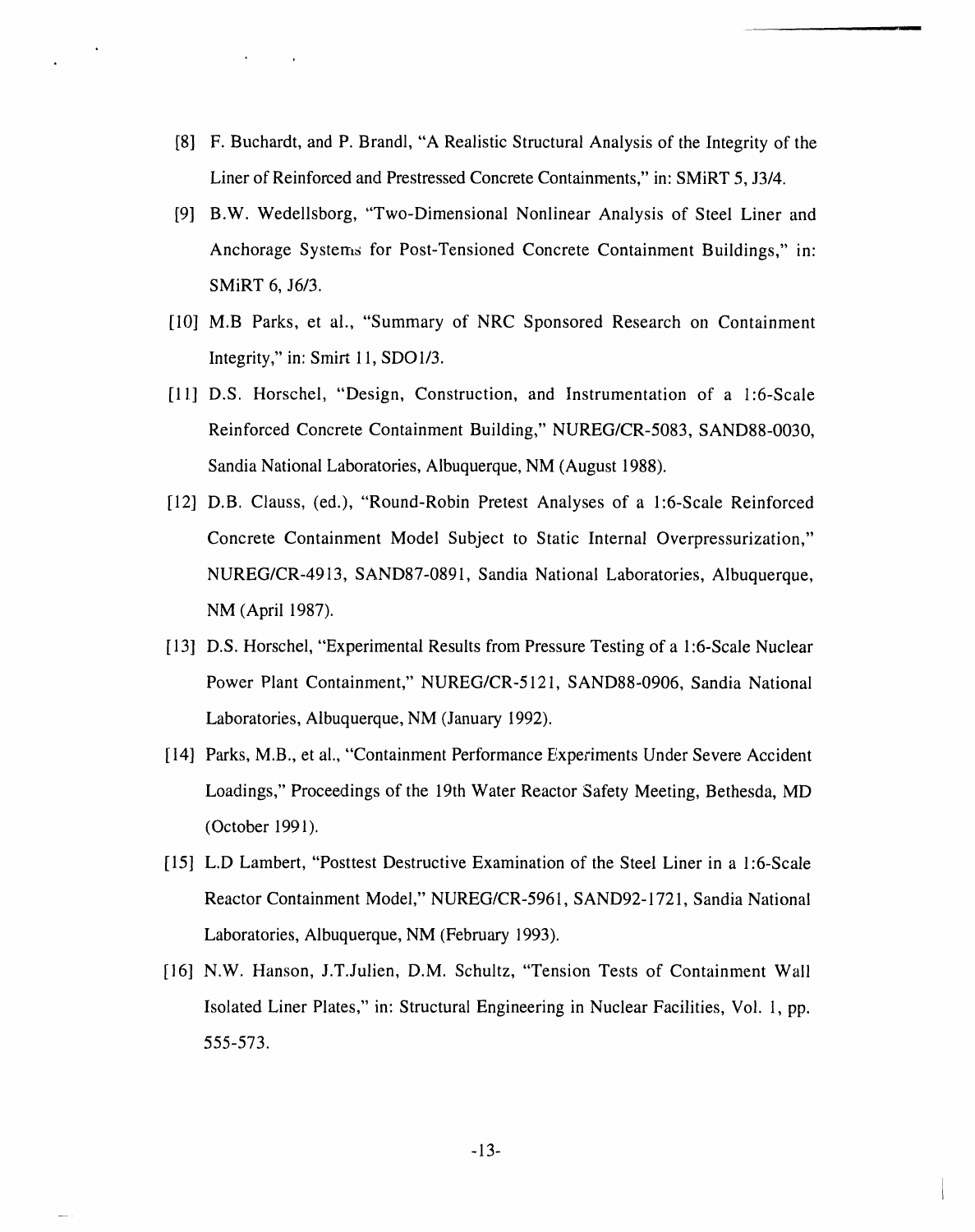[17**]** J.C. Castro, et al., "A Probabilistic Approach for Predicting Concrete Containment Leakage," EPRI TR-102176, Final Report, Prepared by ANATECH Research Corporation for Electric Power Research Institute (March 1993).

|

- [18] D.B. Clauss, (ed.), "Round-Robin Analysis of the Behavior of a 1:6-Scale Reinforced Concrete Containment Model to Failure: Posttest Evaluations," NUREG*/*CR-5341, SAND89-0349, Sandia National Laboratories, Albuquerque, NM (October 1989).
- [19] J.R Weatherby, and D.B. Clauss, "Investigation of Liner Tearing Near Penetrations in a Reinforced Concrete Containment Under Severe Accident Loads," in: SMiRT 10, H02*/*5.
- [20] B.L. Spletzer, and L.D. Lambert, "Separate Effects Testing to Investigate Liner Tearing of the 1:6-Scale Reinforced Concrete Containment Building," in: SMiRT 12, J05*/*2.
- [21] V.L. Bergmann, J.R. Weatherby, and M.B. Parks, "Analysis of Separate Effects Tests for Liner Tearing in the 1:6 Scale Model of a Reinforced Concrete Containment Building," in: SMiRT 12, U03*/*3.
- [22] B. Barbe, et al., "Local Study of the Liner of a Prestressed PWR Containment in the Vicinity of Penetrations," in: SMiRT 11, J01*/*4.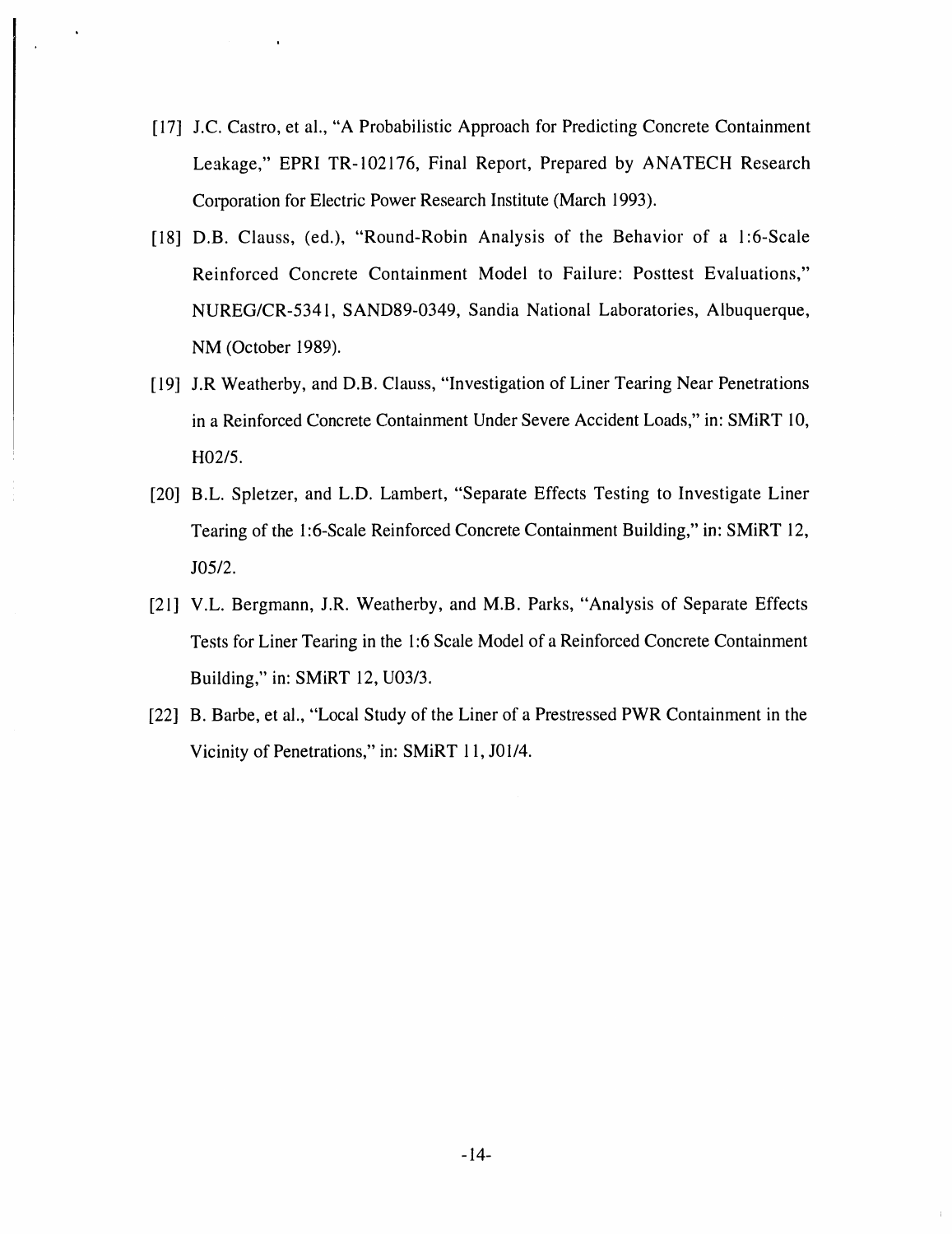

# DATE FILMED 12/27/93